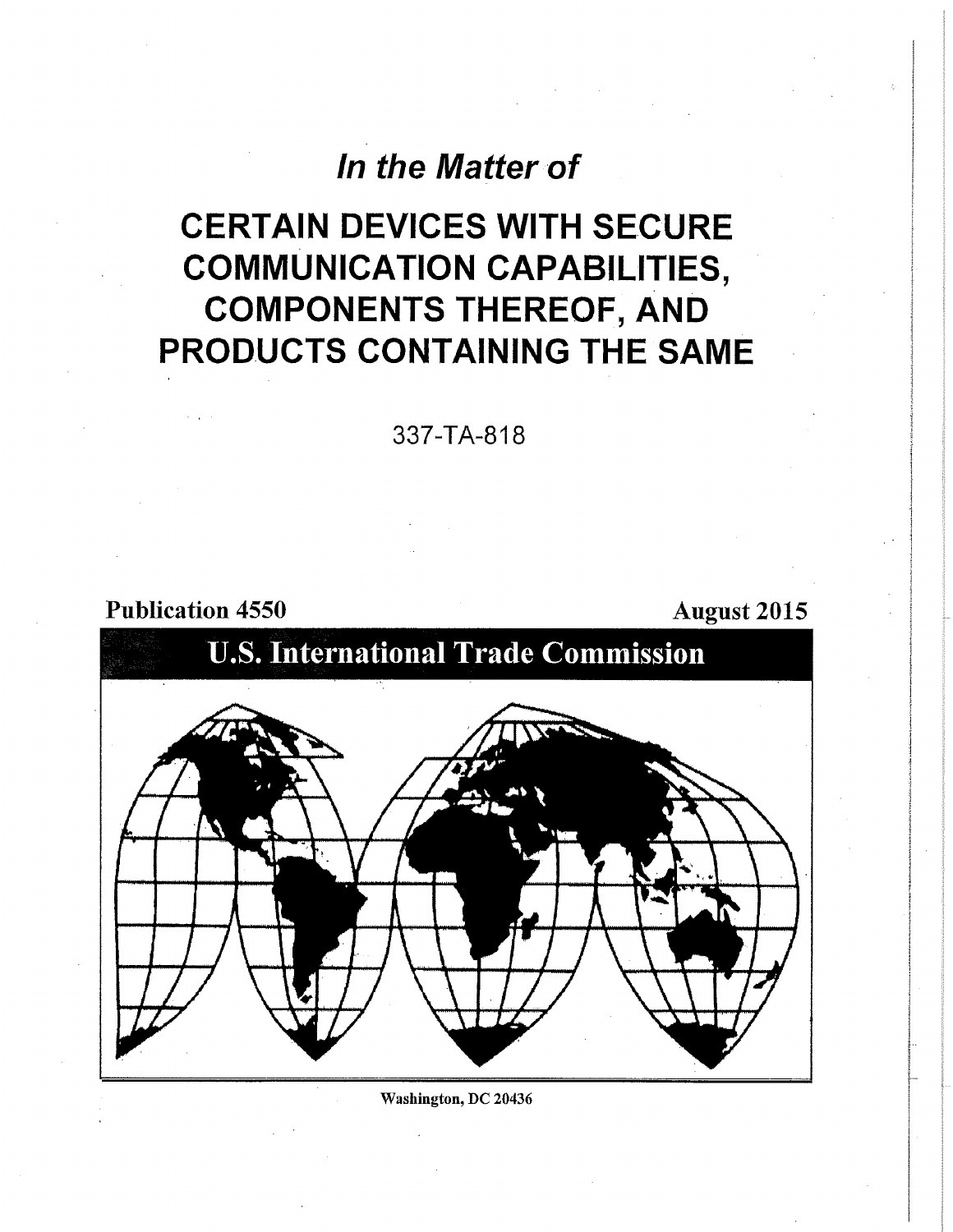# **U.S. International Trade Commission**

### **COMMISSIONERS**

**Irving Williamson, Chairman Deanna Okum, Commissioner Daniel Pearson, Commissioner Shara Aranoff, Commissioner, Dean Pinkert, Commissioner David Johanson, Commissioner** 

置

**Address all communications to Secretary to the Commission United States International Trade Commission Washington, DC 20436**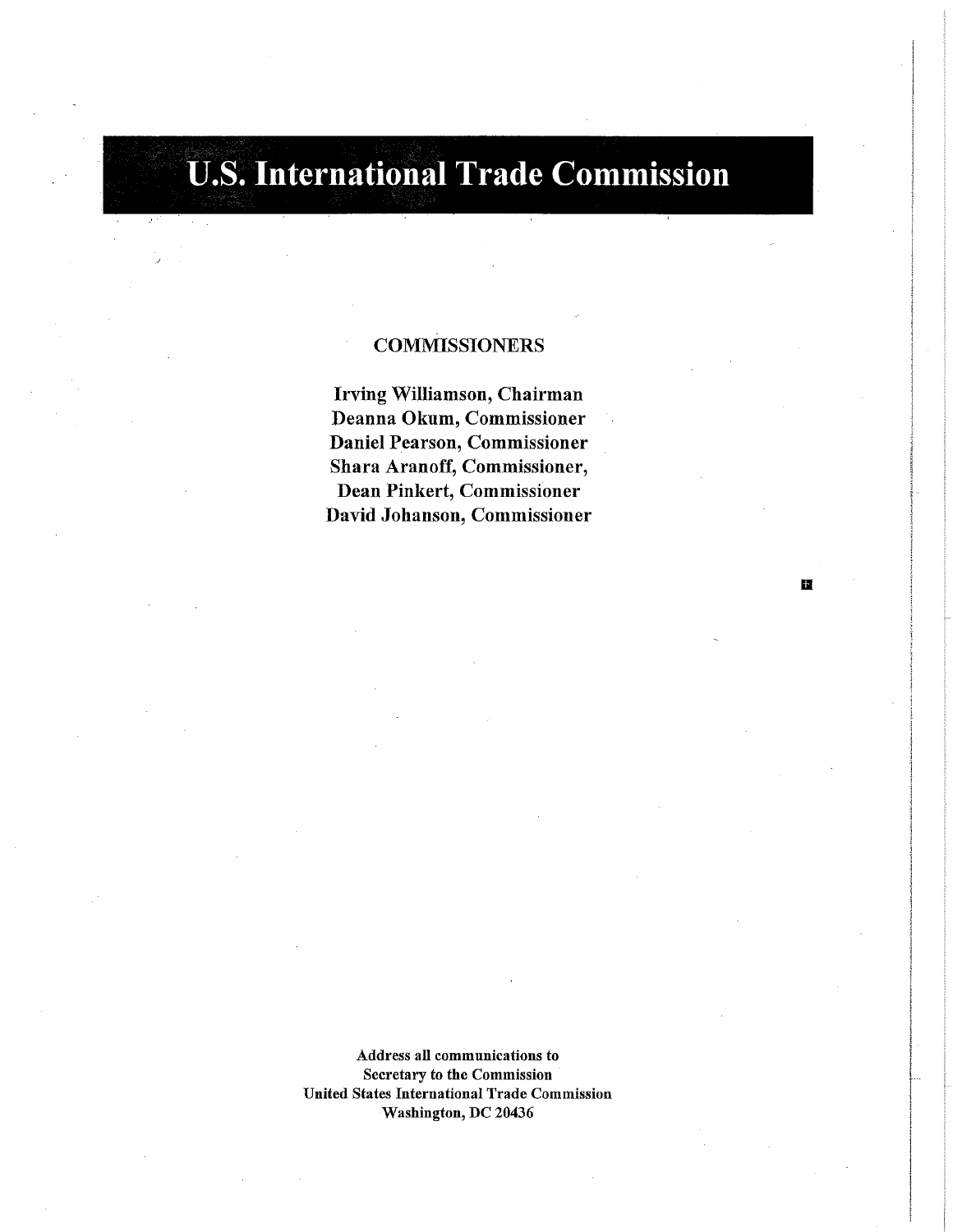## **U.S. International Trade Commission**

Washington, DC 20436 *www.mitc.gov* 

## **In the Matter of**

# **CERTAIN DEVICES WITH SECURE COMMUNICATION CAPABILITIES, COMPONENTS THEREOF, AND PRODUCTS CONTAINING THE SAME**

**337-TA-818** 

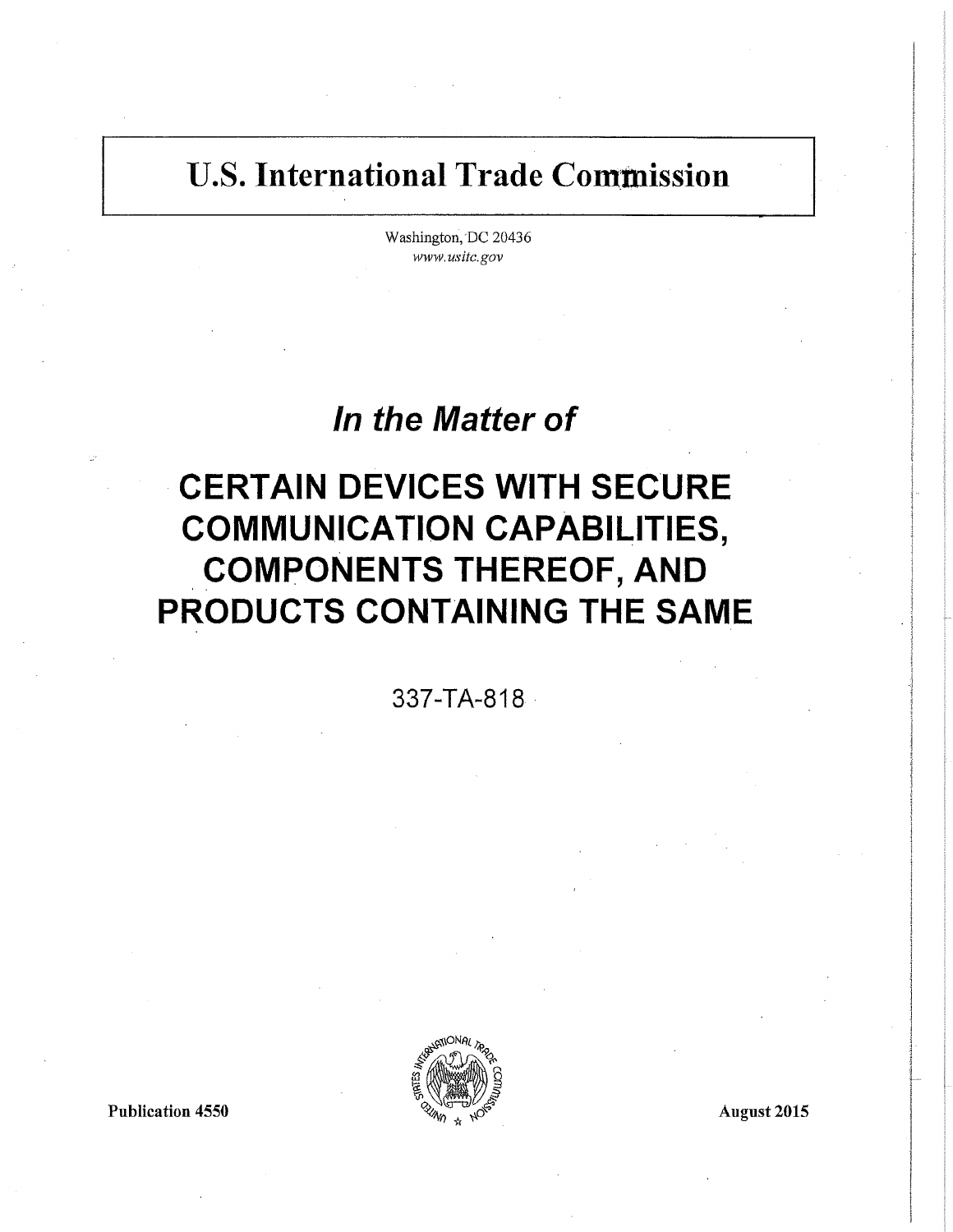#### **UNITED STATES INTERNATIONAL TRADE COMMISSION Washington, D.C.**

#### **In the Matter of**

**CERTAIN DEVICES WITH SECURE COMMUNICATION CAPABILITIES, COMPONENTS THEREOF, AND Investigation No. 337-TA-818 PRODUCTS CONTAINING THE SAME** 

#### **NOTICE OF COMMISSION DECISION NOT TO REVIEW AN INITIAL DETERMINATION TERMINATING THE INVESTIGATION DUE TO LACK OF STANDING AND ORDER NO. 14 DENYING COMPLAINANT'S RENEWED MOTION TO AMEND THE COMPLAINT AND NOTICE OF INVESTIGATION; TERMINATION OF THE INVESTIGATION**

**AGENCY:** U.S. International Trade Commission.

**ACTION:** Notice.

**SUMMARY:** Notice is hereby given that the U.S. International Trade Commission has determined not to review an initial determination ("ID") (Order No. 15) of the presiding administrative law judge ("ALJ") terminating the above-captioned investigation due to lack of standing of complainant VirnetX, Inc. ("VirnetX") of Zephyr Cove, Nevada. The Commission has also determined not to review the ALJ's Order No. 14 denying complainant's renewed motion to amend the complaint and notice of investigation to add Science Applications International Corporation ("SAIC") as a complainant. The Commission has terminated the investigation.

FOR FURTHER INFORMATION CONTACT: Clint Gerdine, Esq., Office of the General Counsel, U.S. International Trade Commission, 500 E Street, S.W., Washington, D.C. 20436, telephone (202) 708-2310. Copies of non-confidential documents filed in connection with this investigation are or will be available for inspection during official business hours (8:45 a.m. to 5:15 p.m.) in the Office of the Secretary, U.S. International Trade Commission, 500 E Street, S.W., Washington, D.C. 20436, telephone (202) 205-2000. General information concerning the Commission may also be obtained by accessing its Internet server at *http://www, usitc. gov.* The public record for this investigation may be viewed on the Commission's electronic docket (EDIS) at *http://edis. usitc. gov.* Hearing-impaired persons are advised that information on this matter can be obtained by contacting the Commission's TDD terminal on (202) 205-1810.

**SUPPLEMENTARY INFORMATION:** The Commission instituted this investigation on December 7,2011, based on a complaint filed by VirnetX. 76 *Fed. Reg.* 76435-36. The complaint alleges a violation of section 337 of the Tariff Act of 1930, as amended, 19 U.S.C. §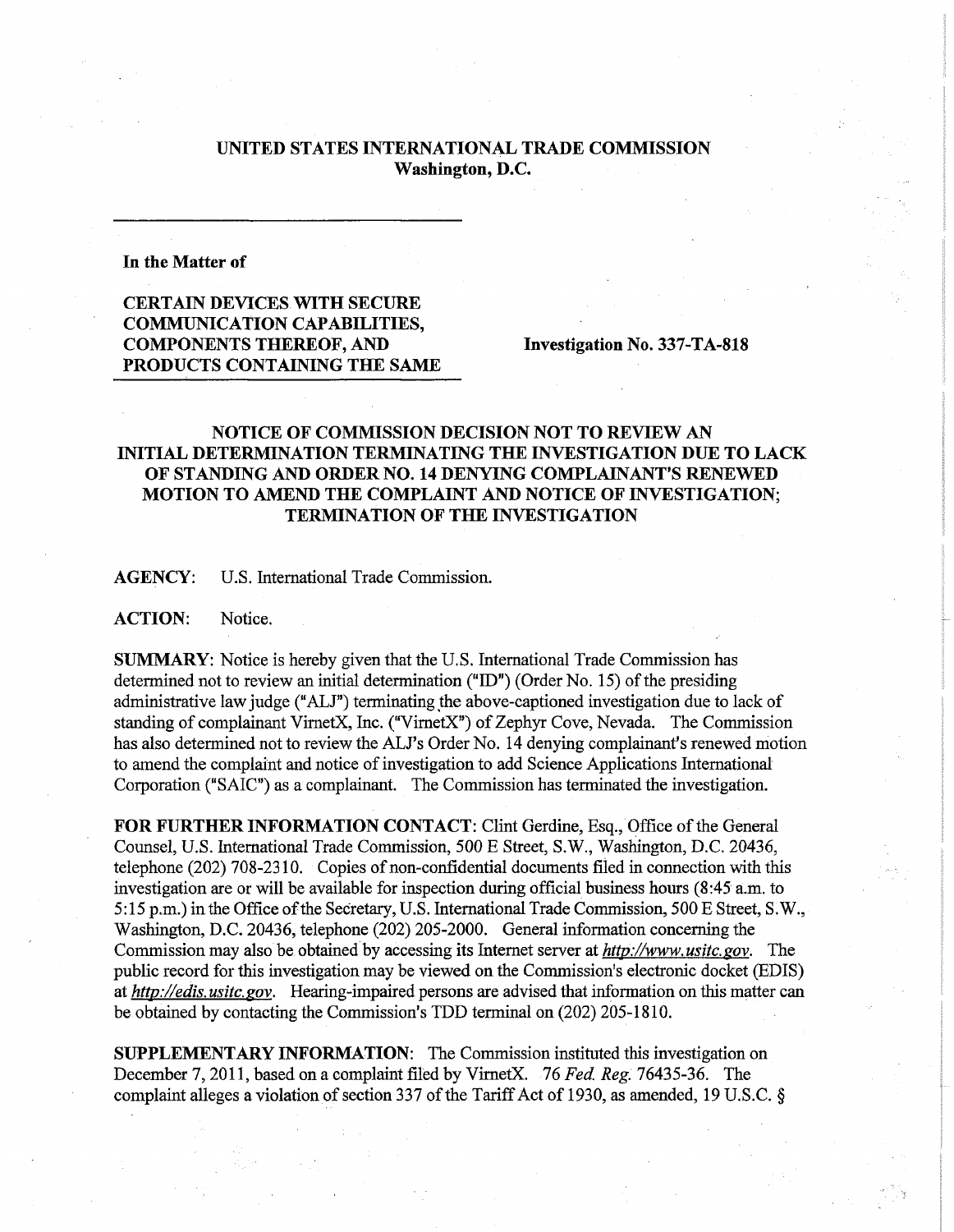1337, in the importation into the United States, the sale for importation, and the sale within the United States after importation of certain devices with secure communication capabilities, components thereof, and products containing the same by reason of infringement of certain claims of U.S. Patent No. 8,051,181 ("the '181 patent"). The complaint further alleges the existence of a domestic industry. The Commission's notice of investigation named Apple hie. ("Apple") of Cupertino, California as the sole respondent. No Commission investigative attorney is participating in this investigation.

On April 30, 2012, Apple moved to terminate the investigation based on VirnetX's lack of standing pursuant to Commission rule 210.21(a)(1). VirnetX filed an opposition to the motion.

The ALJ issued the subject ID on July 18,2012, granting Apple's motion for termination of the investigation. He found that VirnetX does not possess all substantial rights in the ' 181 patent, and therefore lacks standing to assert the patent in this investigation. On the same date, the ALJ issued Order No. 14 denying VirnetX's renewed motion to amend the complaint and notice of investigation to add SAIC as a complainant. VirnetX petitioned for review of the ALJ's ID and Order No. 14 on July 27, 2012, and Apple filed a response in opposition on August 3, 2012.

Having reviewed the record including the parties' briefing, the Commission has determined not to review the ALJ's ID or Order No. 14, and has terminated the investigation.

The authority for the Commission's determination is contained in section 337 ofthe Tariff Act of 1930, as amended, 19 U.S.C. § 1337, and in sections 210.21 and 210.42(h) of the Commission's Rules of Practice and Procedure, 19 C.F.R. §§ 210.21, 210.42(h).

By order of the Commission.

Lisa R. Barton Acting Secretary to the Commission

Issued: August 20, 2012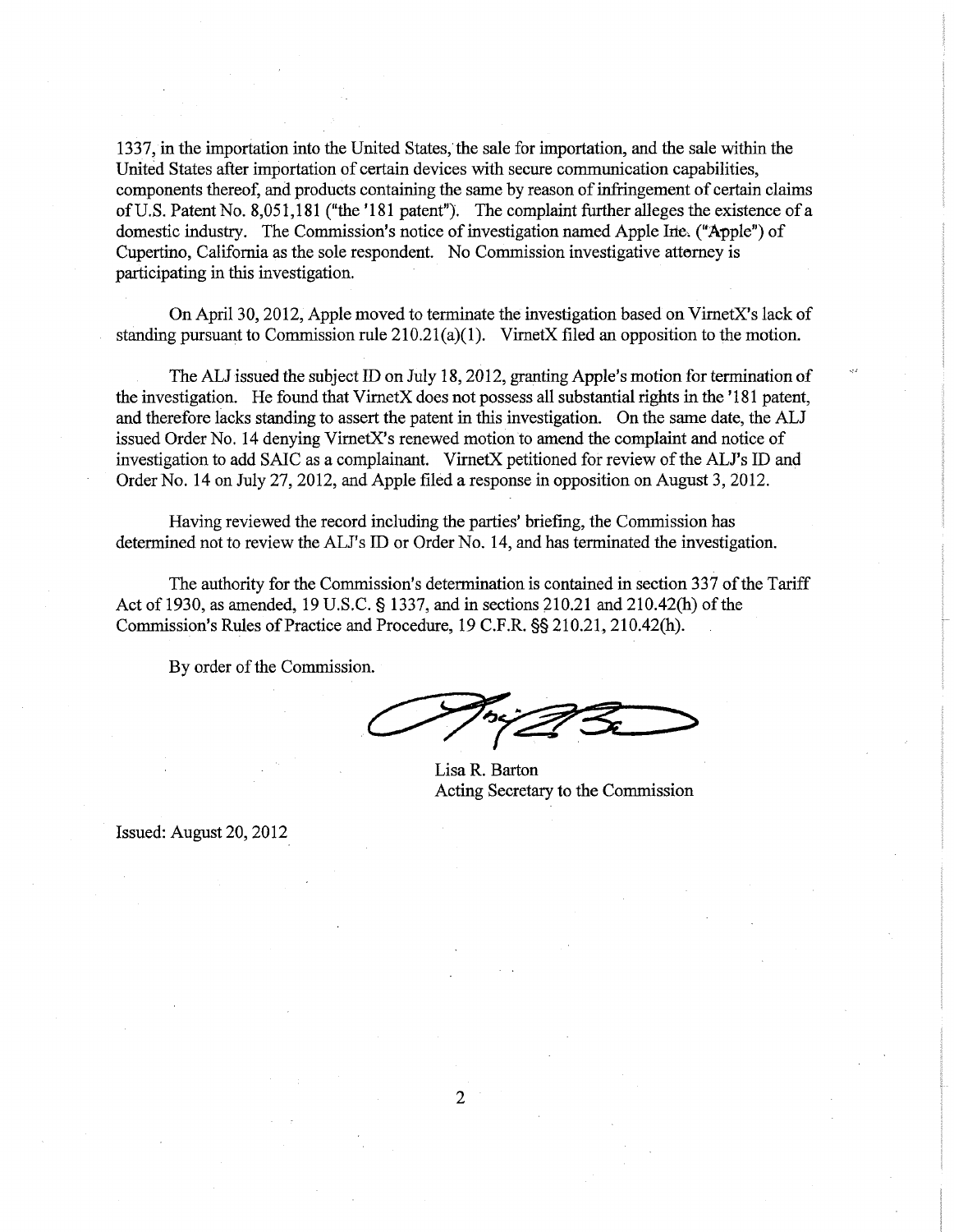Page 1 – Certificate of Service

#### **CERTAIN DEVICES WITH SECURE COMMUNICATIONS 337-TA-818 CAPABILITIES, COMPONENTS THEREOF, AND PRODUCTS CONTAINING THE SAME**

**CERTIFICATE OF SERVICE** 

I, Lisa R. Barton, hereby certify that the attached **NOTICE** has been served by hand upon the Office of Unfair Import Investigations and the following parties as indicated, on **August 20,2012** 

Lisa R. Barton, Acting Secretary U.S. International Trade Commission 500 E Street, SW Washington, DC 20436

#### **On Behalf of Complainant VimetX, Inc.**

Benjamin Levi, Esq. **McKOOL SMITH, P.C.**  1999 K Street, NW, Suite 600 Washington, DC 20006

**On Behalf of Respondent Apple Inc.:** 

Marcia H. Sundeen **KEN YON & KEN YON LLP**  1500 K Street, N.W. Washington, DC 20005

( ) Via Hand Delivery ( ) Via Overnight Mail (X) Via First Class Mail  $($   $)$  Other:

( ) Via Hand Delivery ( ) Via Overnight Mail (X) Via First Class Mail ( ) Other: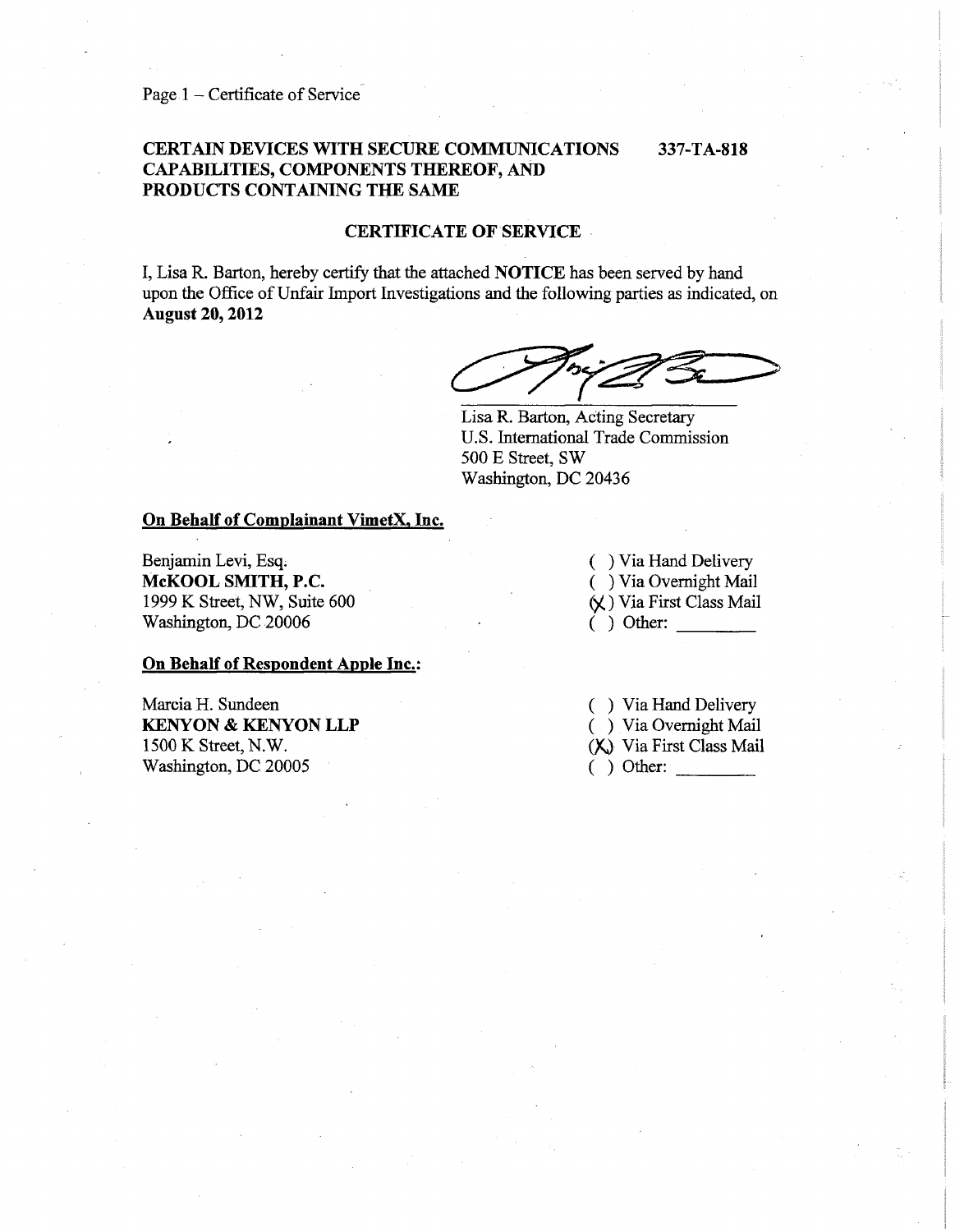#### PUBLIC VERSION

#### UNITED STATES INTERNATIONAL TRADE COMMISSION Washington, D.C.

#### In the Matter of

CERTAIN DEVICES WITH SECURE COMMUNICATION CAPABILITIES, COMPONENTS THEREOF, AND PRODUCTS CONTAINING THE SAME

Inv. No. 337-TA-818

#### Order No. 15: INITIAL DETERMINATION Terminating the Investigation Due to Lack of Standing

Respondent Apple Inc. ("Apple") filed a "Motion to Terminate the Investigation Based on VirnetX's Lack of Standing" pursuant to Commission Rule  $210.21$ , and a memorandum in support thereof. Motion Docket No. 818-11. Apple argues that complainant VirnetX, Inc. ("VirnetX") lacks standing to bring an infringement action without joining as a complainant Science Applications International Corporation ("SAIC"), who is alleged to own substantial rights in U.S. Patent No. 8,051,181 ("the '181 patent"), the sole patent asserted by VirnetX in this investigation. *See* Mot. at 1. VirnetX filed an opposition to the motion.

The '181 patent is one patent in a family of patents that includes U.S. Patent Nos, 6,502,135 ("the '135 patent"), 6,839,759 ("the '759 patent"), 7,188,180 ("the '180 patent"), 7,418,504 ("the '504 patent"), and 7,921,211 ("the '211 patent"). VirnetX obtained rights to the '181 patent family from SAIC pursuant to a Patent License and Assignment Agreement ("PLAA") dated August 15,2005. Mot. Ex. 1 (PLAA); *see* Mot. Ex. 2 (Security Agreement

<sup>&</sup>lt;sup>1</sup> Commission Rule 210.21 provides, *inter alia*, that "[a]ny party may move at any time prior to the issuance ofthe initial determination on violation of section 337 of the Tariff Act of 1930 to terminate an investigation in whole or in part... for good cause ...." 19 C.F.R. § 210.21(a).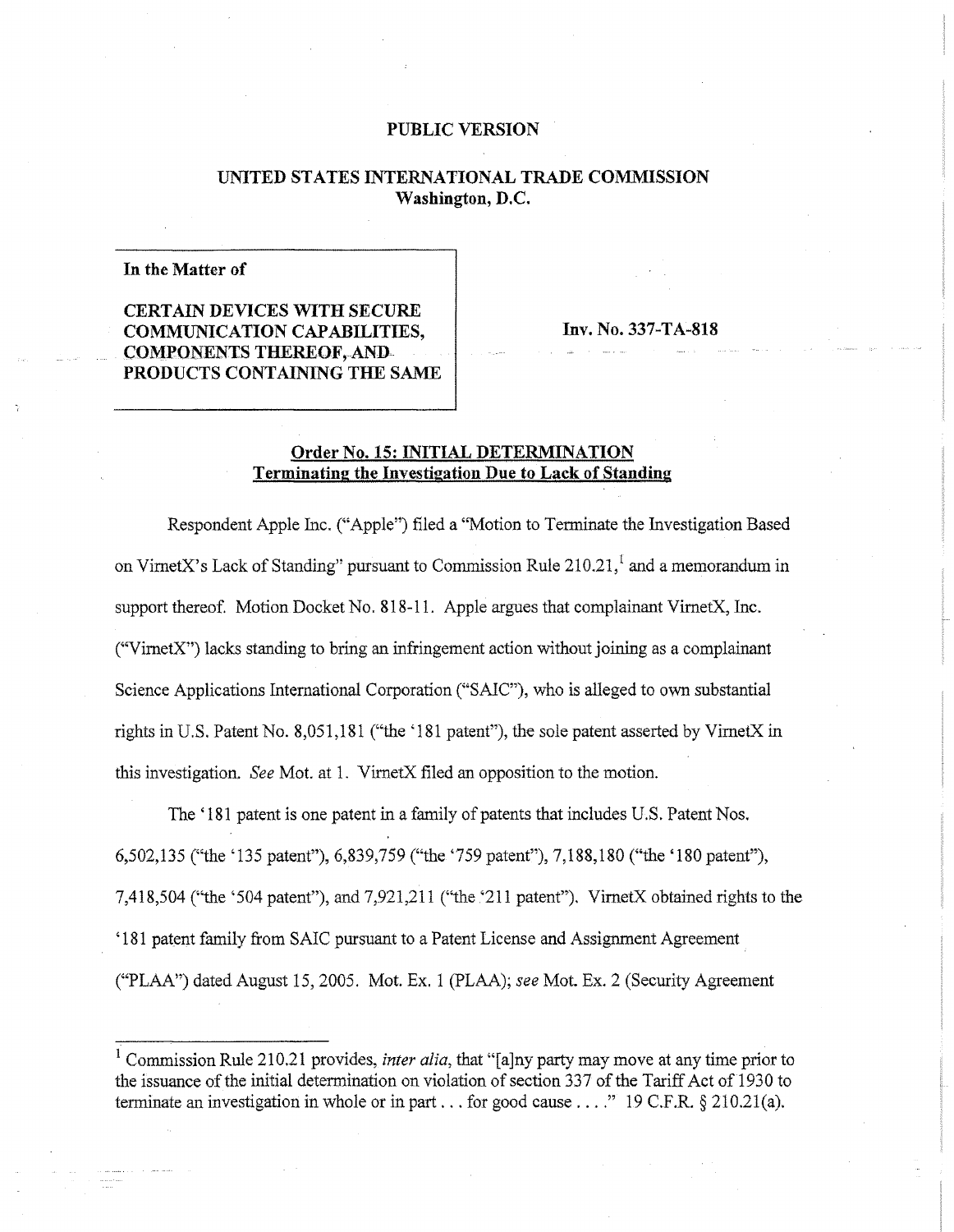dated Aug. 15,2005). SAIC and VirnetX subsequently executed two Amendments to the PLAA on November 2,2006, and March 12, 2008, and an Assignment on December 21,2006, in which SAIC conveyed additional applications in the '181 patent family and the right to claim priority thereto. Mot. Exs. 3 (2006 Amendment), 4 (2008 Amendment), 5 (Assignment). According to the terms of the PLAA and the amendments thereto, SAIC retains an equity interest in the '181 patent family, as well as the right to object to any proposed license, assignment, or settlement. *See, e.g.,* Mot. Ex. 1 (PLAA) §§ 6.3.4, 7; Mot. Ex. 3 (2006 Amendment) § 5; Mot. Ex. 4 (2008 Amendment) §§ 4, 8.

The Commission's jurisdiction in this investigation depends on whether VirnetX has standing to enforce the '181 patent *See SiRFTech., Inc. v. Int'l Trade Comm'n,* 601 F.3d 1319, 1325 (Fed. Cir. 2010) ("The question of standing to assert a patent claim is jurisdictional,...").. The requirement that a complainant in an ITC investigation have standing to bring an enforcement suit for infringement applies to this investigation just as it would to a district court case. *See SiRF Tech,* 601 F.3d at 1326; *Certain Catalyst Components & Catalysts for the Polymerization of Olefins,* Inv. No. 337-TA-307, Notice of Comm'n Determination to Grant an Appl. for Interlocutory Appeal and to Affirm an Order Finding that Compls. Lack Standing, 1990 WL 710392 (June *1,*1990).

A party holding exclusionary rights in a patent has constitutional standing to sue alleged infringers. *See Intellectual Property Development, Inc. v. TCICablevision of Cal, Inc.,* 248 F.3d 1333,1346-47 (Fed. Cir. 2001). In order to sue alleged infringers without joining additional parties as plaintiffs, a plaintiff with constitutional standing must also satisfy the prudential standing requirement by possessing all substantial rights in the asserted patent. *See id.*  at 1348. If a party has constitutional standing to enforce a patent, but does not possess all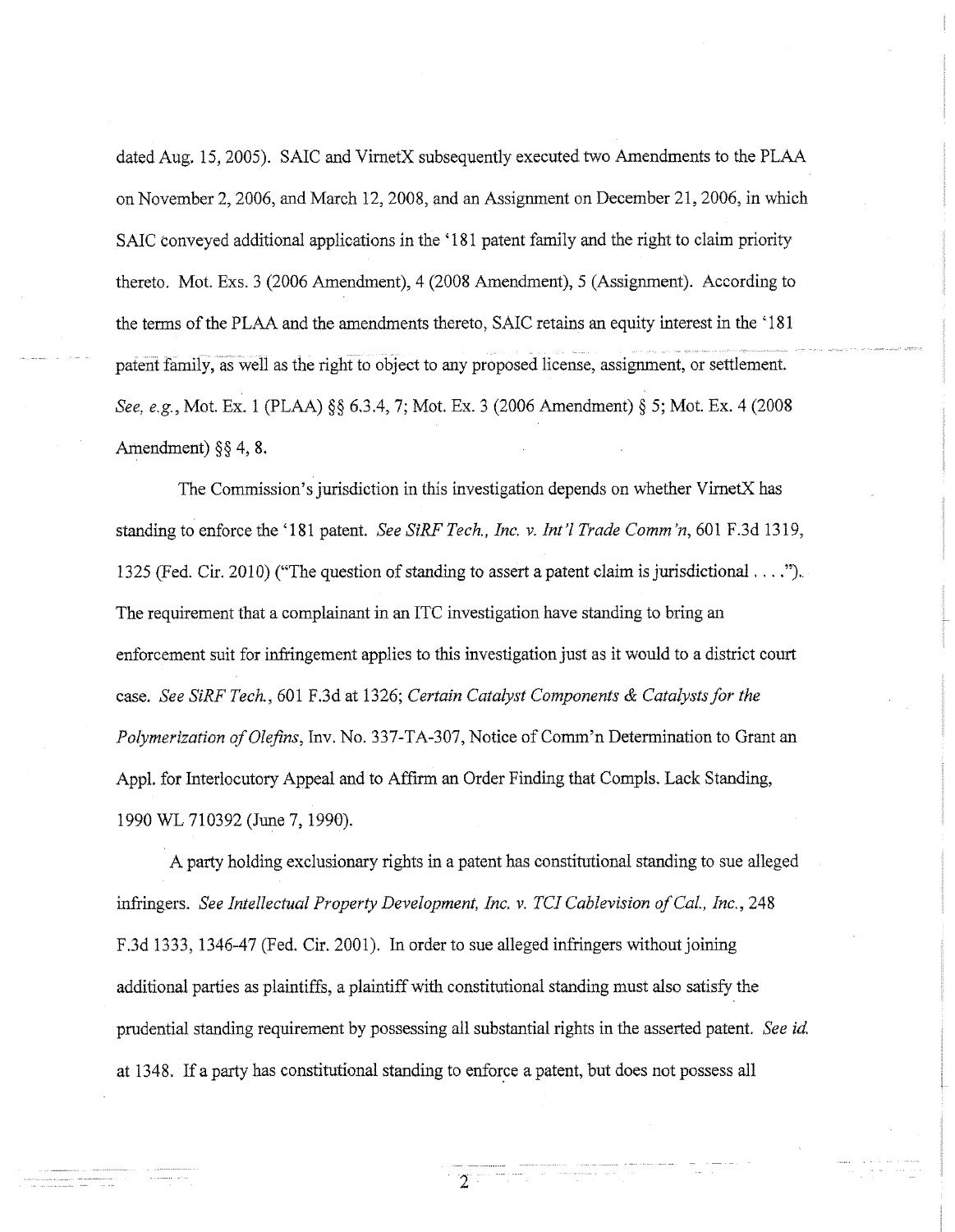substantial rights in the patent, it lacks prudential standing and must join the owner of the remaining rights as co-plaintiff. *See id.* at 1347-48. In other words, a defect in prudential standing can only be cured if the party owning the remaining rights to the asserted patent is joined as a party. *See id.* 

With respect to the '181 patent asserted in this investigation, VirnetX does not possess all substantial rights. Specifically, SAIC retains the right to review and object to any proposed license, assignment, or settlement involving the '181 patent family. *See* Mot. Ex. 1 (PLAA) § 6.3.1; Mot. Ex. 4 (2008 Amendment) § 8. SAIC also retains an equity interest in any proceeds from licensing the ' 181 patent and the \* 181 patent family, as well as any proceeds from related litigation, and the agreements between VirnetX and SAIC require that VimetX use commercially reasonable efforts to enforce the assigned patents. *See* Mot. Ex. 1 (PLAA) §§ 6.3.4, 7; Mot. Ex. 3 (2006 Amendment) § 5; Mot. Ex. 4 (2008 Amendment) §§ 4, 8. Indeed, the District Court for the Eastern District of Texas recently analyzed the agreements between VirnetX and SAIC, and determined that VirnetX lacked prudential standing to maintain an enforcement action involving the '181 patent family absent joinder of SAIC as a party. *VirnetX, Inc. v. Cisco Sys., Inc.,* No. 6;10-cv-417, Order at 9-12 (Mar. 22, 2012).

Inasmuch as VirnetX does not possess all substantial rights in the ' 181 patent, it lacks prudential standing to maintain this investigation before the Commission absent the joinder of SAIC as a co-complainant.<sup>2</sup> VirnetX has twice moved for leave to amend the complaint and notice of investigation to add SAIC as a complainant, but Order Nos. 9 and 14 denied VirnetX's motions for failure to show good cause. VirnetX is therefore unable to cure the defect in

 $2^2$  In its opposition to the pending motion, VirnetX does not deny that the joinder of SAIC is required to cure the defect in prudential standing. *See* Opp'n at 15 ("VirnetX can moot any standing issue by joining voluntarily SAIC as a complainant.").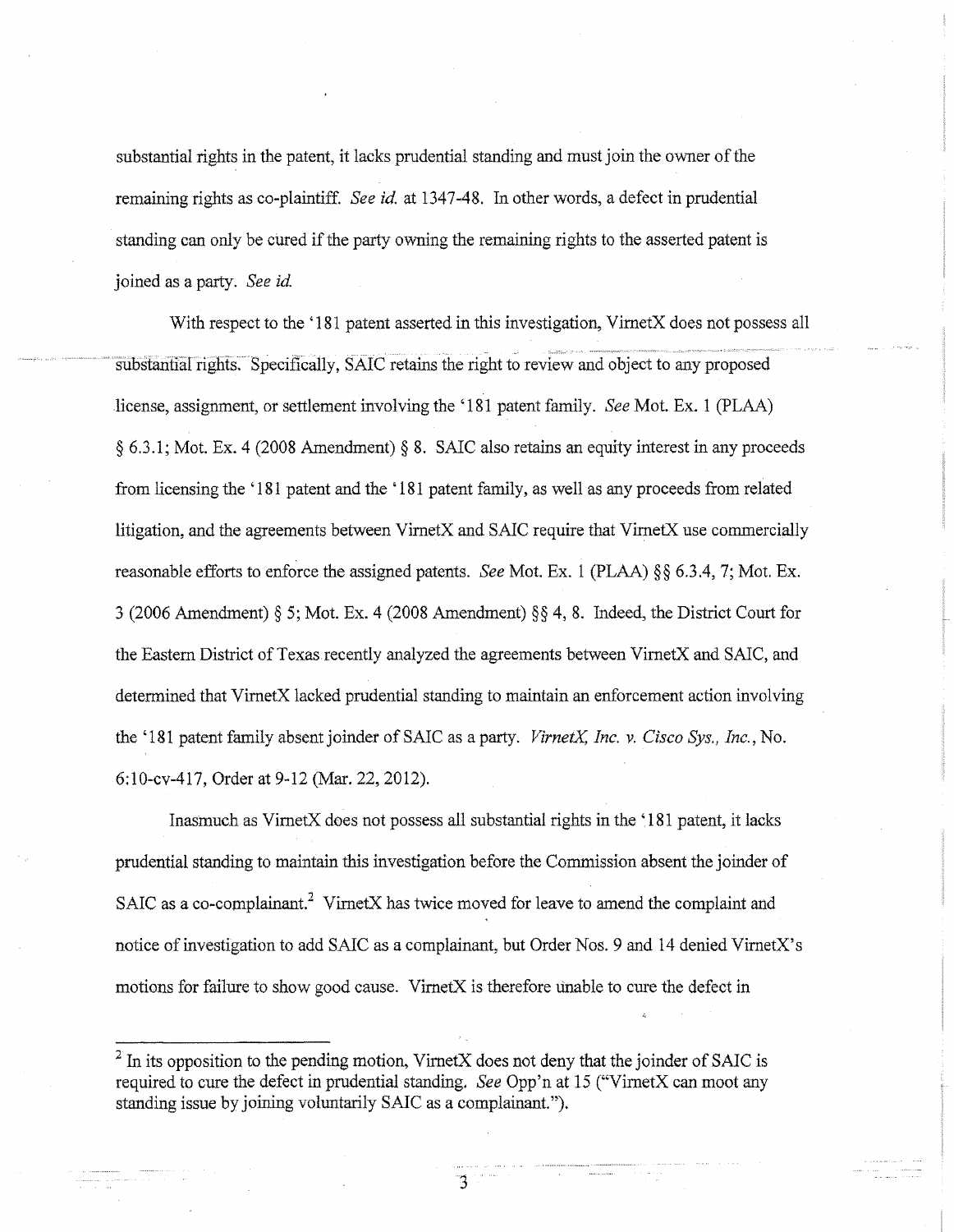prudential standing by joining SAIC as a complainant, and does not have standing to assert the '181 patent in this investigation.

For the above reasons, Motion No. 818-11 is granted. It is the INITIAL DETERMINATION of the undersigned that this investigation is terminated based on VirnetX's lack of standing to bring an action enforcing the ' 181 patent.

This Initial Determination is hereby certified to the Commission. Pursuant to 19 C.F.R. § 210.42(h), this Initial Determination shall become the determination of the Commission unless a party files a petition for review of the initial determination pursuant to 19 C.F.R. § 210.43(a), or the Commission, pursuant to 19 C.F.R. § 210.44, orders on its own motion a review of the Initial Determination or certain issues contained herein.

Within seven days of the date of this document, each party shall file with the Commission Secretary a statement as to whether or not it seeks to have any portion of the document redacted from the public version. Any party seeking to have a portion of this document redacted from the public version must submit to this office a copy of this document with red brackets indicating the portion, or portions, asserted to contain confidential business information.

So ordered.

David P. Shaw Administrative Law Judge

Issued: July 18,2012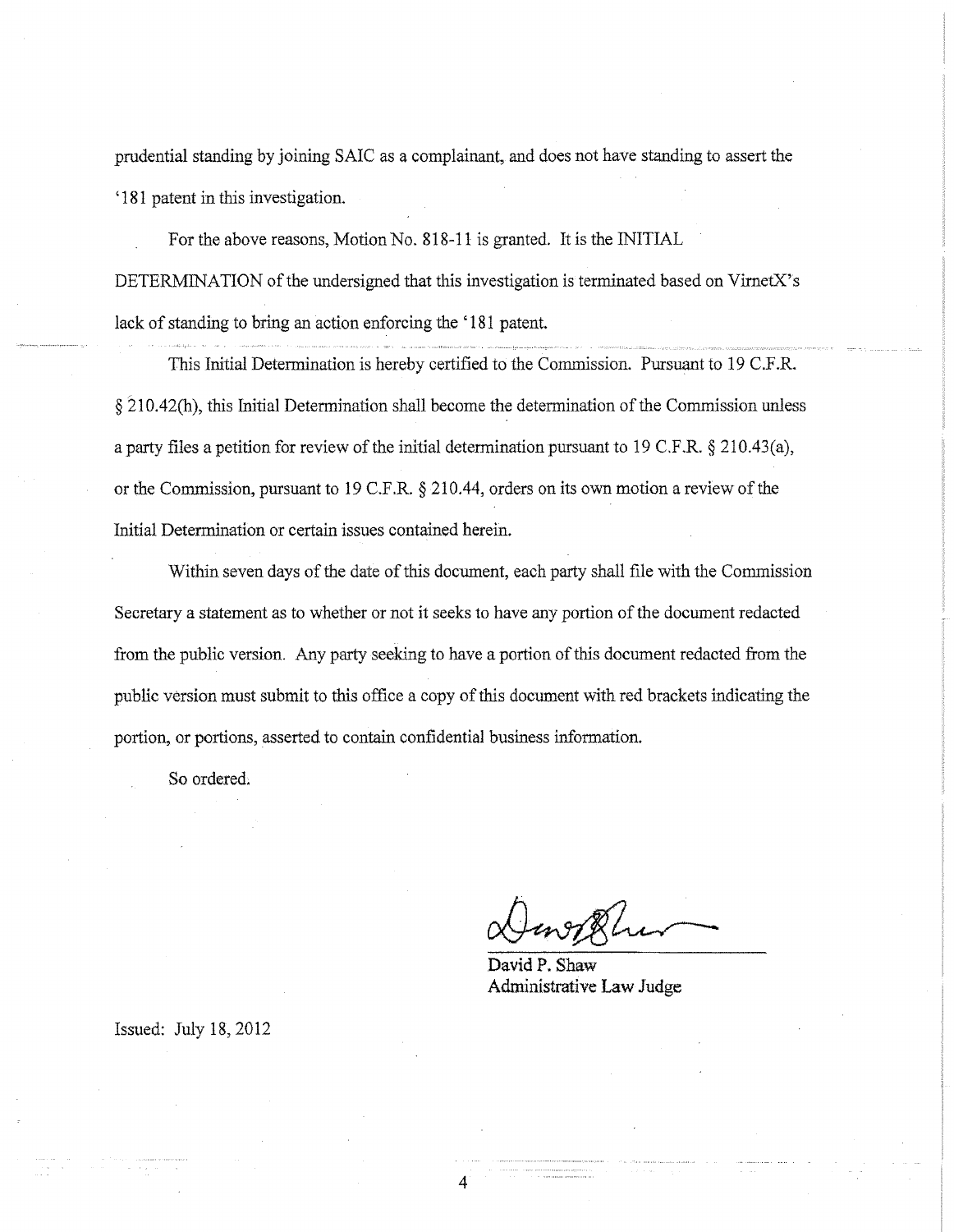Inv. No. 337-TA-818

#### CERTAIN DEVICES WITH SECURE COMMUNICATION CAPABILITIES, COMPONENTS THEREOF, AND PRODUCTS CONTAINING THE SAME

#### PUBLIC CERTIFICATE OF SERVICE

I, Lisa R. Barton, hereby certify that the attached ORDER NO. 15 was served on the following parties as indicated, on  $\frac{APR}{I}$  **8** 2013.

Lisa R. Barton, Acting Secretary

U.S. International Trade Commission 500 E Street, SW, Room 112A Washington, DC 20436

| FOR COMPLAINANT VIRNETX, INC.:                                                                         |                                                                                               |
|--------------------------------------------------------------------------------------------------------|-----------------------------------------------------------------------------------------------|
| Benjamin Levi, Esq.<br>MCKOOL SMITH, PC<br>1999 K Street, NW<br>Suite 600<br>Washington, DC 20006      | <b>Yia Hand Delivery</b><br>Via Overnight Mail<br>Via First Class Mail<br>Other:              |
| <b>FOR RESPONDENT APPLIE INC.:</b>                                                                     |                                                                                               |
| Marcia H. Sundeen, Esq.<br><b>KENYON &amp; KENYON LLP</b><br>1500 K Street, NW<br>Washington, DC 20005 | <b>Yia Hand Delivery</b><br>$\checkmark$ Via Overnight Mail<br>Via First Class Mail<br>Other: |